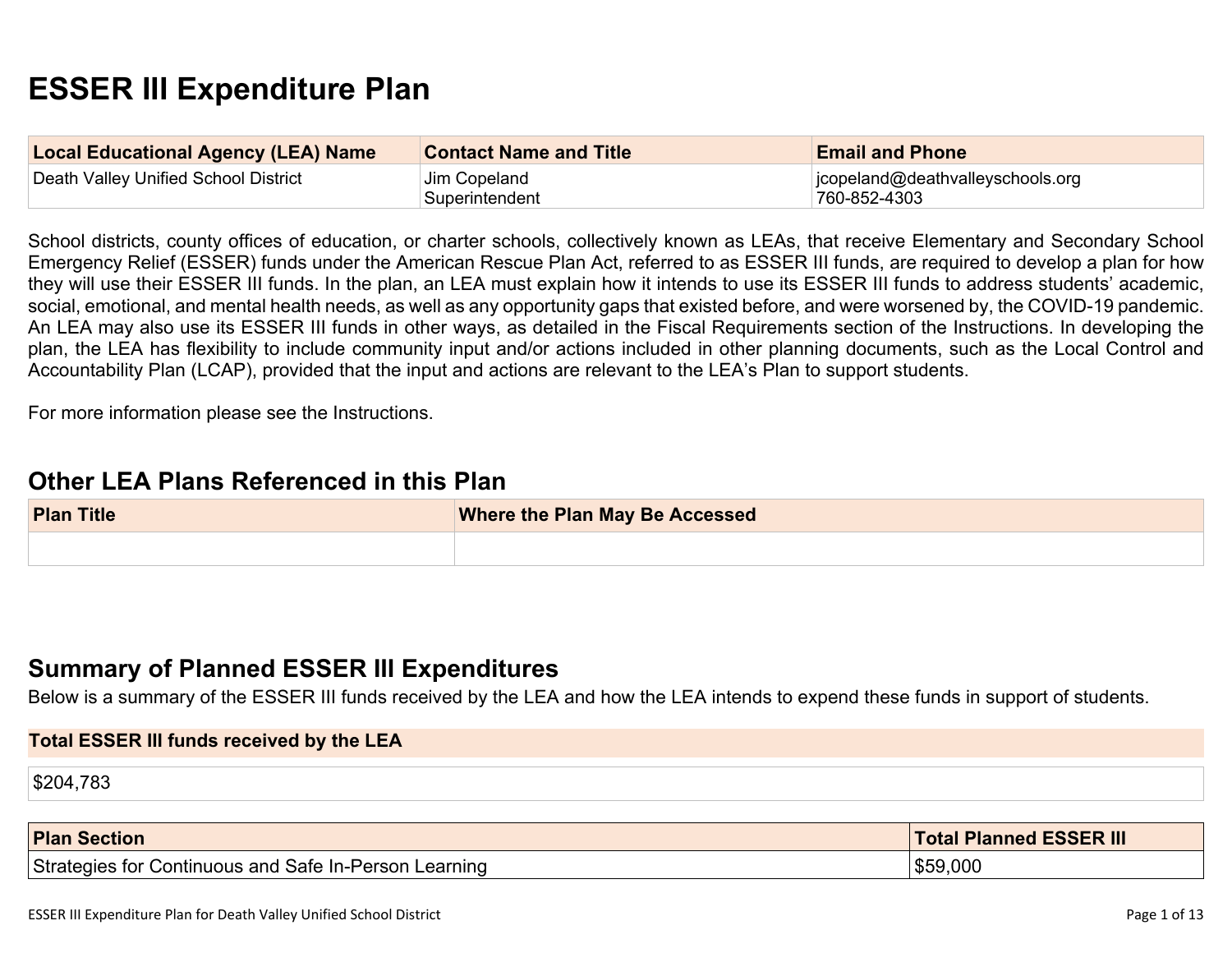| <b>Plan Section</b>                                                                      | <b>Total Planned ESSER III</b> |
|------------------------------------------------------------------------------------------|--------------------------------|
| Addressing Lost Instructional Time (a minimum of 20 percent of the LEAs ESSER III funds) | \$50,956                       |
| Use of Any Remaining Funds                                                               | \$94,747                       |

#### **Total ESSER III funds included in this plan**

\$204,783

### **Community Engagement**

An LEA's decisions about how to use its ESSER III funds will directly impact the students, families, and the local community. The following is a description of how the LEA meaningfully consulted with its community members in determining the prevention and mitigation strategies, strategies to address the academic impact of lost instructional time, and any other strategies or activities to be implemented by the LEA. In developing the plan, the LEA has flexibility to include input received from community members during the development of other LEA Plans, such as the LCAP, provided that the input is relevant to the development of the LEA's ESSER III Expenditure Plan.

For specific requirements, including a list of the community members that an LEA is required to consult with, please see the Community Engagement section of the Instructions.

A description of the efforts made by the LEA to meaningfully consult with its required community members and the opportunities provided by the LEA for public input in the development of the plan.

Death Valley Unified School District engaged in meaningful consultation about how to use its ESSER III funds with our community (students, families, teachers, staff and the public) on various dates through public board meetings, the LCAP development process, individual interviews with families, consultation with the SELPA, and meetings county office of education support staff. DVUSD also evaluated its stakeholder engagement opportunities and determined that Civil Rights Groups and Advocates are neither present nor served by the LEA. Tribal consultation occurred through phone calls and at public board meetings, where a tribal members serves on the school board.

A description of how the development of the plan was influenced by community input.

Community input centered around providing students with a safe learning environment, and implementing quarantine measures as needed. Due to the vast area the school district covers, it was brought up that transporting students from the two ends of the district should be done separately so as to maintain cohorting. There is also a need to make additional counseling and small group interventions for academic and social emotional learning supports for students available in the coming years. Similarly, the needs for direct special education services persists. The district will be providing some in person speech and occupational therapy coupled with in person services. Parents and staff also identified that hiring a part time special education teacher who could also help with running groups for all students would be beneficial to support students in learning recovery and acceleration.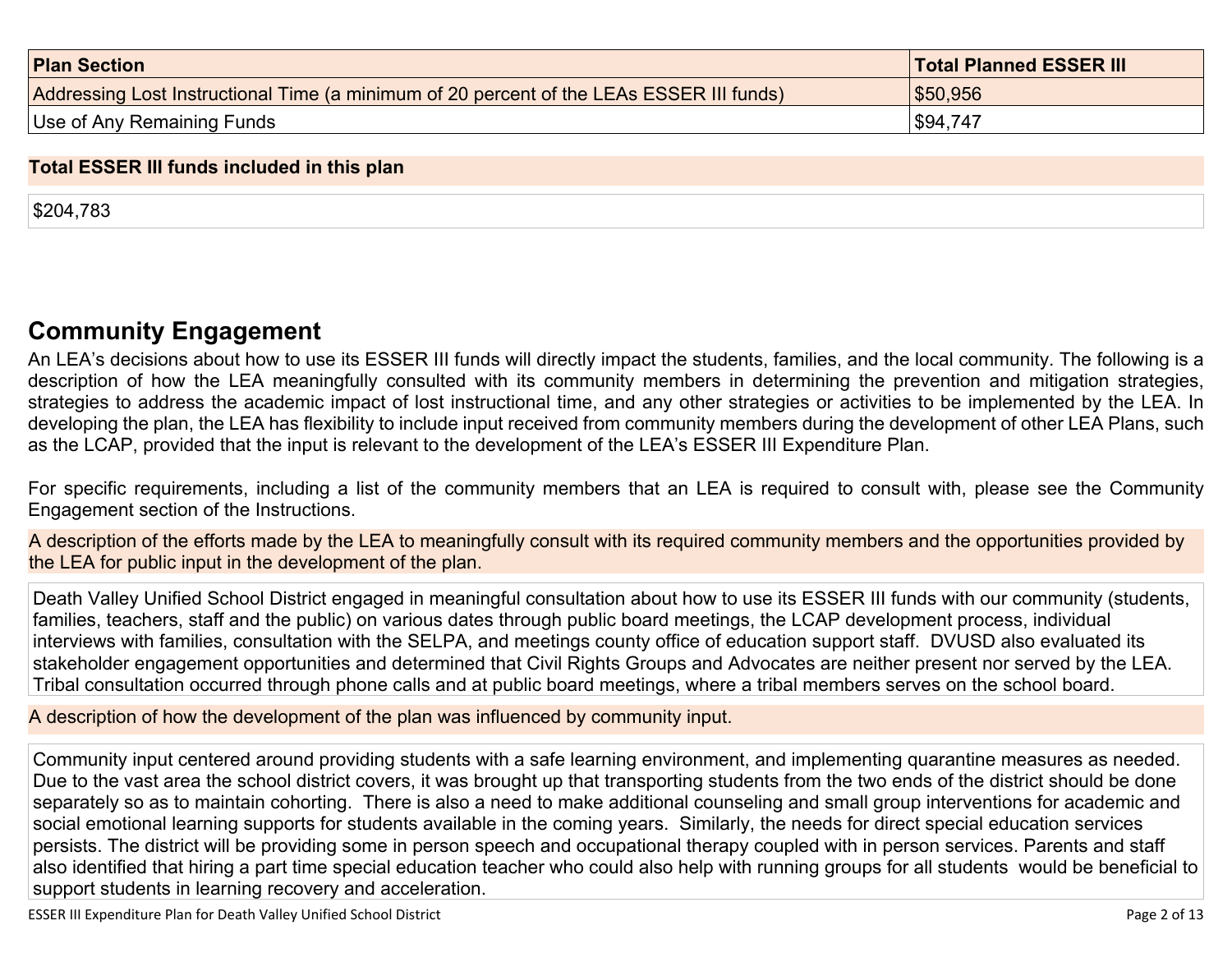## **Actions and Expenditures to Address Student Needs**

The following is the LEA's plan for using its ESSER III funds to meet students' academic, social, emotional, and mental health needs, as well as how the LEA will address the opportunity gaps that existed before, and were exacerbated by, the COVID-19 pandemic. In developing the plan, the LEA has the flexibility to include actions described in existing plans, including the LCAP and/or Expanded Learning Opportunity (ELO) Grant Plan, to the extent that the action(s) address the requirements of the ESSER III Expenditure Plan. For specific requirements, please refer to the Actions and Expenditures to Address Student Needs section of the Instructions.

### **Strategies for Continuous and Safe In-Person Learning**

A description of how the LEA will use funds to continuously and safely operate schools for in-person learning in a way that reduces or prevents the spread of the COVID-19 virus.

#### **Total ESSER III funds being used to implement strategies for continuous and safe in-person learning**

| <b>Plan Alignment (if</b><br>applicable) | <b>Action Title</b> | <b>Action Description</b>                                                         | <b>Planned ESSER III</b><br><b>Funded Expenditures</b> |
|------------------------------------------|---------------------|-----------------------------------------------------------------------------------|--------------------------------------------------------|
| N/A                                      | Van Purchase        | The district will purchase a van in order to provide safe in-<br>person learning. | $\$59,000$                                             |

## **Addressing the Impact of Lost Instructional Time**

A description of how the LEA will use funds to address the academic impact of lost instructional time.

#### **Total ESSER III funds being used to address the academic impact of lost instructional time**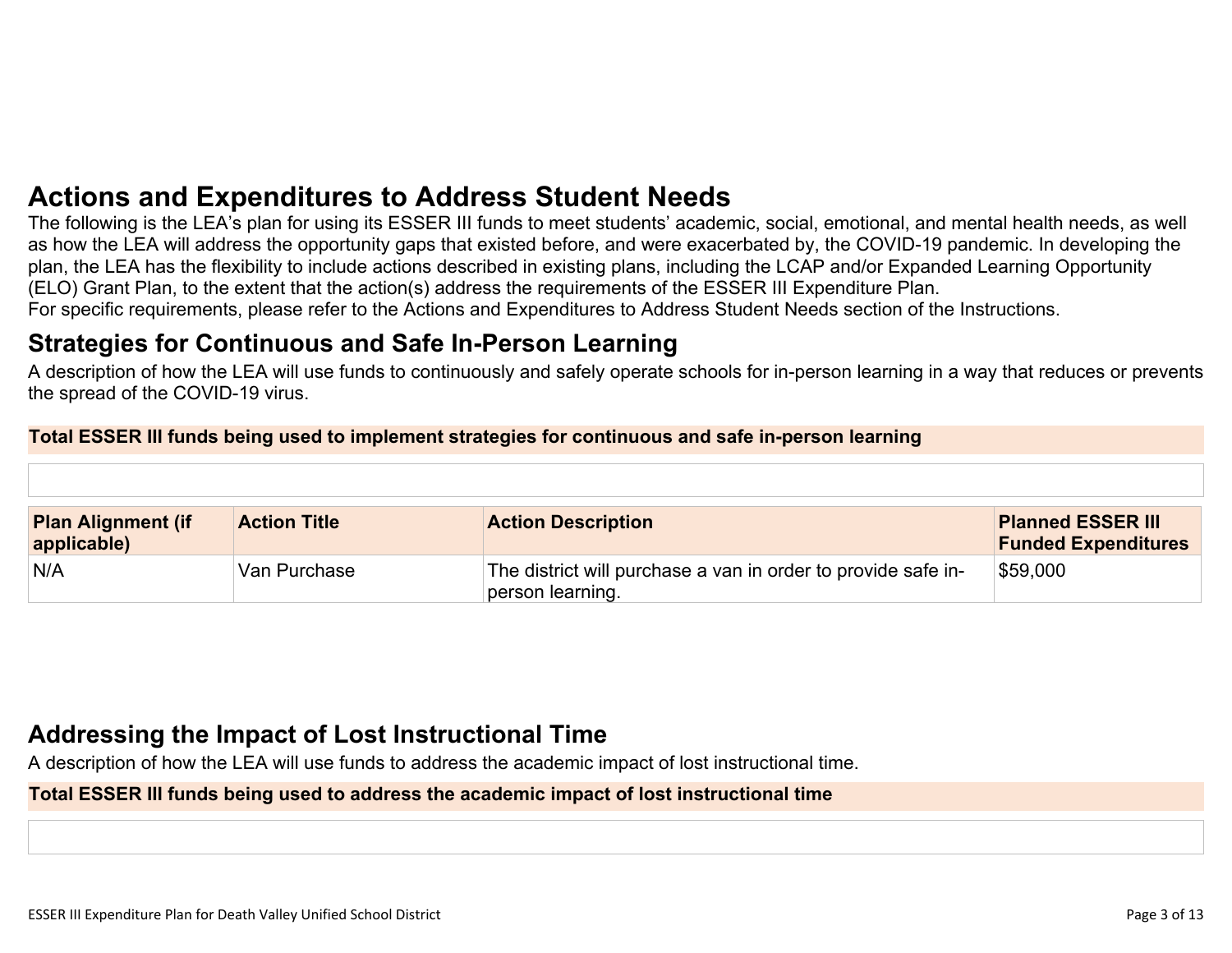| <b>Plan Alignment (if</b><br>applicable) | <b>Action Title</b> | <b>Action Description</b>                                                                                                                           | <b>Planned ESSER III</b><br><b>Funded Expenditures</b> |
|------------------------------------------|---------------------|-----------------------------------------------------------------------------------------------------------------------------------------------------|--------------------------------------------------------|
| N/A                                      | Instructional Aide  | The district will hire an instructional aide to provide small<br>group intervention and instruction with support from<br>certificated staff member. | \$50,956                                               |

## **Use of Any Remaining Funds**

A description of the how the LEA will use any remaining ESSER III funds, as applicable.

#### **Total ESSER III funds being used to implement additional actions**

| <b>Plan Alignment (if</b><br>applicable) | <b>Action Title</b>                                        | <b>Action Description</b>                                                                                                                                                                                                                                                                                                                                                                    | <b>Planned ESSER III</b><br><b>Funded Expenditures</b> |
|------------------------------------------|------------------------------------------------------------|----------------------------------------------------------------------------------------------------------------------------------------------------------------------------------------------------------------------------------------------------------------------------------------------------------------------------------------------------------------------------------------------|--------------------------------------------------------|
| N/A                                      | <b>Special Education</b><br>Teacher/Program<br>Coordinator | The district will create a new certificated position; part time<br>special education teacher and part time program<br>coordinator. The position will provide direct services to<br>students on IEPs as well as monitor small groups<br>intervention groups. The position will also coordinate<br>programs that benefit students such as expanded learning<br>opportunities and TK expansion. | \$89,297                                               |
| N/A                                      | Speech & Occupational<br>Therapy                           | As a supplement to online virtual speech and occupational<br>therapy the district will provide in person contracted<br>services.                                                                                                                                                                                                                                                             | 5,450.00                                               |

## **Ensuring Interventions are Addressing Student Needs**

The LEA is required to ensure its interventions will respond to the academic, social, emotional, and mental health needs of all students, and particularly those students most impacted by the COVID–19 pandemic. The following is the LEA's plan for ensuring that the actions and